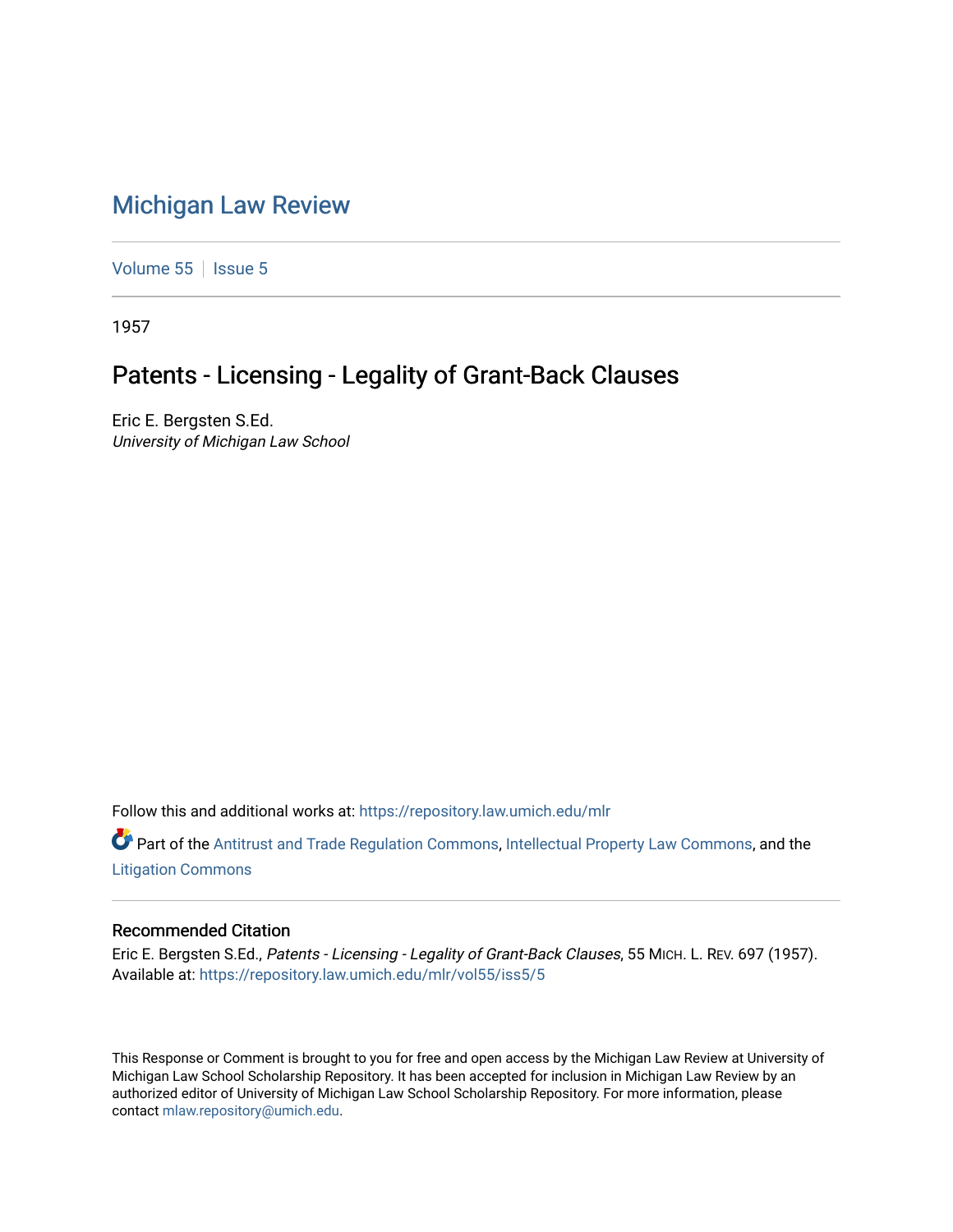PATENTS - LICENSING - LEGALITY OF GRANT-BACK CLAUSES -There is no authoritative definition of the term "patent grantback."1 It has been defined as a clause in a patent license which provides "for license or assignment to the licensor of any improvement patented by the licensee in the products or processes of the licensed patent."<sup>2</sup> In litigated cases grant-back clauses usually appear either in basic patent licenses or in licenses of the products or processes of an industry which the licensor dominates through control of a multitude of overlapping patents.

## *Relation to Patent Misuse*

In 1946 in *Transparent-Wrap Machine Corp. v. Stokes & Smith Co. (TransWrap)*<sup>3</sup> the question of the criteria to be used in evaluating the legality of an improvement patent grant-back was clearly raised for the first time. The Supreme Court held that though grant-back clauses can easily be used to violate the antitrust laws, they are not illegal per se as a patent misuse.

In the *TransWrap* case the vendor, in connection with the sale of a business, exclusively licensed its patents to the vendee. One clause in the license required the vendee to submit to the vendor any patentable ideas so that the vendor could take out improvement patents if it so desired. The vendee was permitted to use the improvement patents in connection with both the basic patents and on any non-competing product without additional charge. The vendee failed to submit its improvements to the vendor. When the vendor then elected to terminate the license, the vendee sued for a declaratory judgment that the grant-back clause was contrary to public policy and unenforceable.

Prior to 1946 grant-back clauses occasionally appeared in litigated cases but in no case was the clause found to be illegal.4 In

1 In several cases the term reciprocal licenses has been used to cover what is here meant by "patent grant-back."

2 REPORT OF THE ATTORNEY GENERAL'S NATIONAL COMMITTEE TO STUDY THE ANTI-TRUST LAws 227 (1955), hereinafter referred to as REPORT. This comment deals only with grant-backs in bilateral licenses. For patent pool agreements containing grant-backs, see, e.g., United States v. Besser Mfg. Co., (E.D. Mich. 1951) 96 F. Supp. 304, affd. 343 U.S. 444 (1952); Cutter Laboratories v. Lyophile-Cryochem Corp., (9th Cir. 1949) 179 F. (2d) 80; United States v. Associated Patents, Inc., (E.D. Mich. 1955) 134 F. Supp. 74, noted in 54 MICH. L. REv. 713 (1956); United States v. Birdsboro Steel Foundry and Machine Co., (W.D. Pa. 1956) 139 F. Supp. 244.

3 329 U.S. 637 (1947).

4Allbright-Nell Co. v. Stanley Hiller Co., (7th Cir. 1934) 72 F. (2d) 392; Gasoline Products Co. v. Champlin Refining Co., (D.C. Me. 1931) 46 F. (2d) 511; Bunker v. Stevens. (C.C. N.J. 1885) 26 F. 245; American Refining Co. v. Gasoline Products Co., (Tex. Civ. App. 1927} 294 S.W. 967.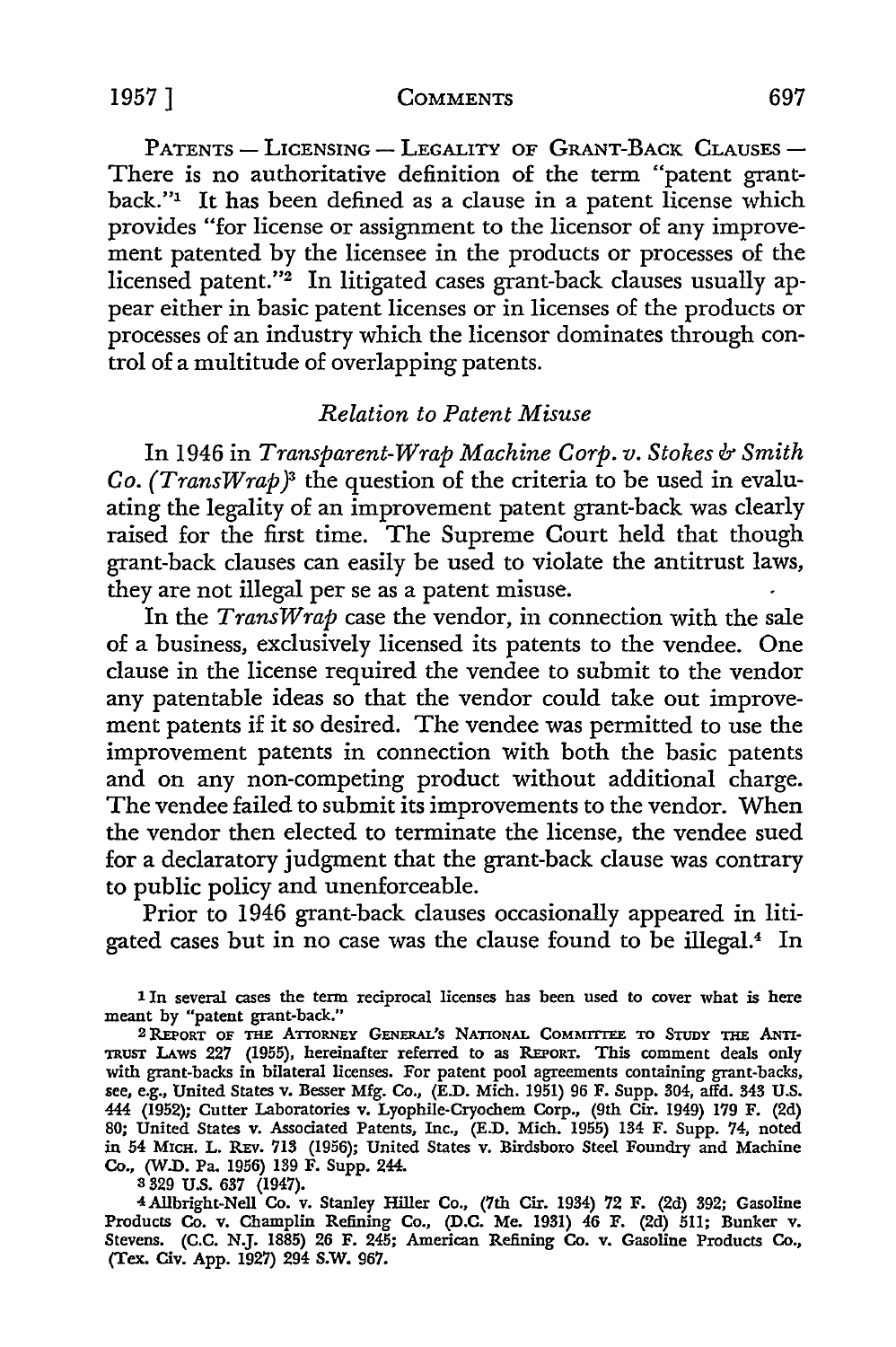1945 the Supreme Court in *Hartford-Empire Co. v. United States5*  approved a decree which, inter alia, enjoined the defendants from inserting a grant-back clause in licenses of glassware and glassmaking equipment patents but the Court disallowed that portion of the decree which would have extended the injunction to the other patents held by the defendants. The Court felt that the broad prohibitions of the district court decree, only one of which was the grant-back injunction, if applied to all of the defendants' patents, would have had a tendency to stop all inventions or acquisitions of patents in any field by the defendants, a result not desired by the Court. The decree would have set such important limitations upon the reward which could have been secured by the defendants from the ownership of patents as to make the defendants' patents practically worthless.6 Since Hartford-Empire was primarily a licensing rather than a manufacturing company, a patent was of little value to the defendants if it could not be effectively licensed.

The trial court found that the grant-back clause was lawful throughout and not within the doctrine of the misuse cases.7 The Court of Appeals for the Second Circuit speaking through Judge Learned Hand (Judge Swan dissenting) felt that the vendor had used its basic patent monopoly to force others to buy from it things outside of the four walls of the patent.8 It relied primarily on the fact that after the expiration of the basic patent, the vendor would have the control over the improvement patents that the vendee would have had. The result of this argument, based on the misuse cases, is that an assignment grant-back is illegal per se.

The Supreme Court disagreed.9 The patent statute expressly permits the assignment of patents and places no restrictions on the consideration for such assignment.<sup>10</sup> The effect on the improvement patentee is the same whether he assigns for a monetary consideration or whether the consideration is the right to use the basic patent. The court then conceded that though a patentee has the right to refuse a license he cannot demand an unlawful condition. The court found that a grant-back clause did not constitute an unlawful condition because the patent laws already recognized the

<sup>15 323</sup> U.S. 386 (1945).

<sup>6</sup>Id. at 423, 424.

<sup>7</sup> Stokes & Smith Co. v. Transparent-Wrap Machine Corp., (S.D. N.Y. 1945) 68 U.S.P.Q. 28.

s Stokes & Smith Co. v. Transparent-Wrap Machine Corp., (2d Cir. 1946) 156 F. (2d) 198.

<sup>9</sup>Transparent-Wrap Machine Corp. v. Stokes & Smith Co., 329 U.S. 637 (1947). 10 66 Stat. 810 (1952), 35 U.S.C. (1952) §261.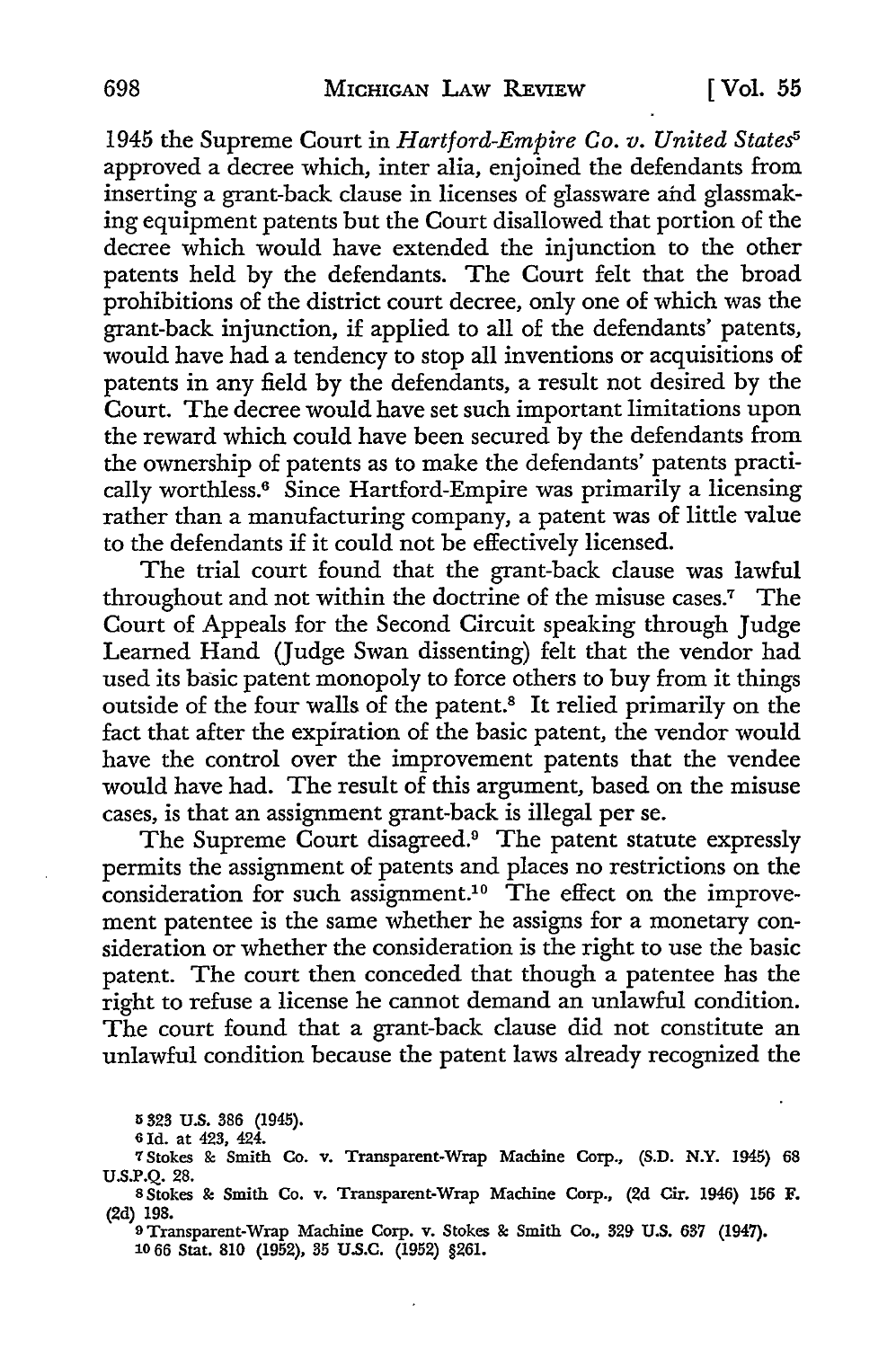monopoly right in the improvement patent. The basic patentee was using his property to acquire a lawful monopoly. The misuse doctrine does not apply where the patent monopoly is used to acquire other lawful monopolies. It exists only where the patent monopoly is used to control activities outside of any legalized monopoly. Therefore, since the grant-back provision is not a patent misuse and since the patent statute expressly recognizes the right of a patentee to assign his patents without regard to the consideration, a patent grant-back clause is not illegal per se.

This decision effectively cut off any further judicial discussion of a patent grant-back as a patent misuse as such. However, even at this late date it may be worthwhile to examine this phase of the decision.

If the problem presented by this case is analyzed as a question of the enforcement of a promise to assign improvement patents for which the consideration is the right to use certain basic patents, then there seems to be no choice but to say with the court that the promise to assign improvements is legal per se and the consideration is both adequate and legal. However, if this is analyzed as a license of a basic patent in partial consideration for which a promise to assign improvement patents is given, it would seem that we must still see whether the grant-back would constitute a patent misuse. The enforcement of the promise would give the licensor control over other articles which, but for the patent, he would not possess. In prior misuse cases this control was over unpatented articles.<sup>11</sup> The Court, however, seemed to feel that if a monopoly has been legally established in one limited area, it is no longer in the public interest who controls the monopoly short of a violation of the antitrust laws.

The public interest served by the patent laws is to stimulate the invention of new products and processes by giving an opportunity for monopoly profits from the patented article.<sup>12</sup> Here there may be no one who is stimulated to further invention. The licensor will gain income for the period of his existing patents and during the period of every improvement patent. The licensee has an in-

11 E.g., Mercoid Corp. v. Mid-Continent Investment Co., 320 U.S. 661 (1944); Motion Picture Patents Co. v. Universal Film Mfg. Co., 243 U.S. 502 (1917). In the principal case the Court disregarded the fact that in TransWrap the ideas were to be unpatented when turned over to the licensor and it was only through the failure of the licensee to live up to its bargain that patents had already been issued.

12 "To promote the Progress of Science and useful Arts, by securing for limited Times to Authors and Inventors the exclusive Right to their respective Writings and Discoveries." U.S. CoNsr., art. I, §8, cl. 8.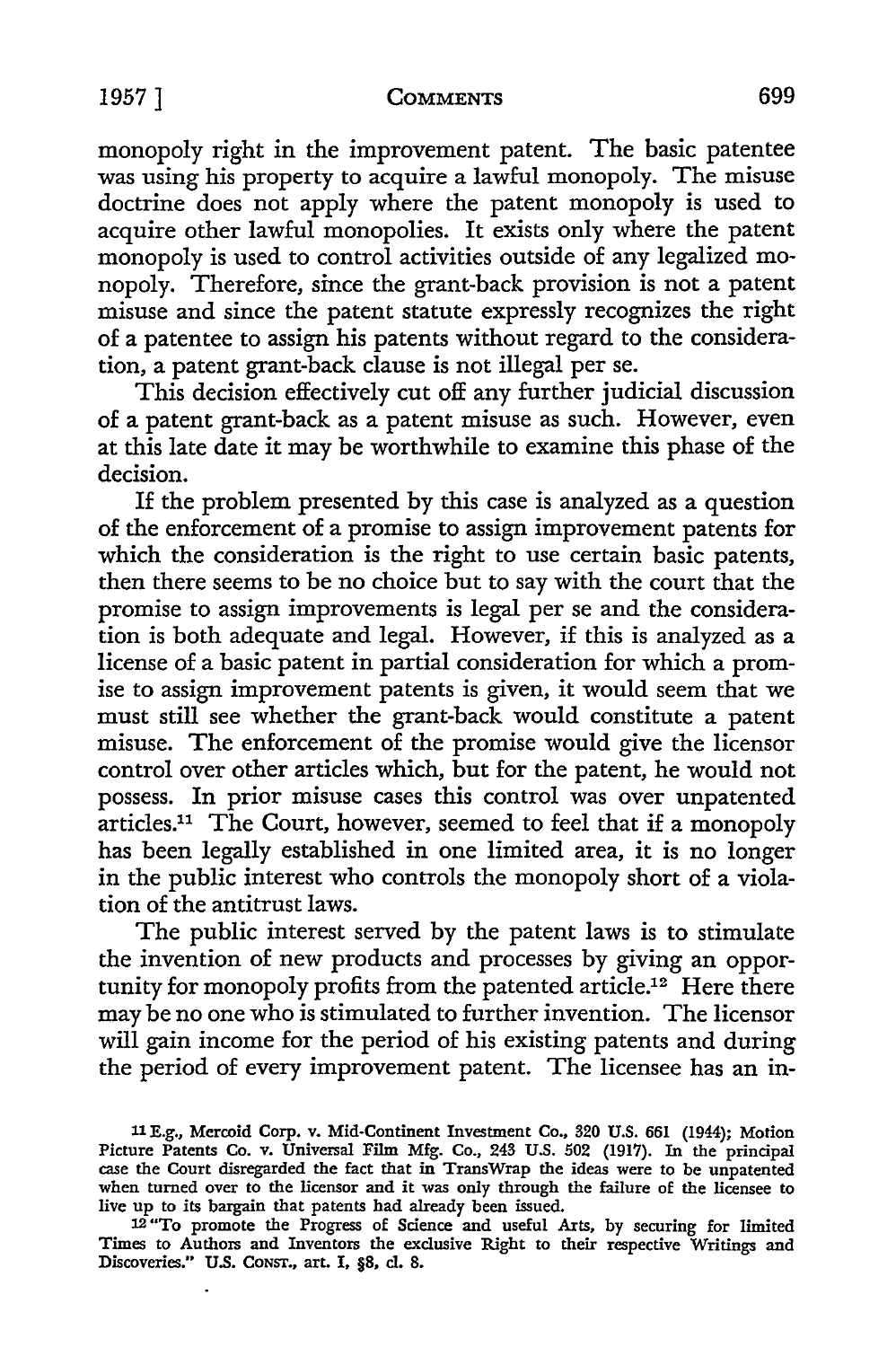terest in lowering his costs at present by improving the basic patent but has a stronger interest in not making improvements because every improvement lengthens the time during which it will be necessary to be licensed. Since it is practically impossible to continue making any product for ten to fifteen years without improving it, the licensee may never be able to get out of the circle and still stay in the industry.13 By giving this additional power to the patentee, the court may have increased the incentive to produce basic inventions, but it would seem that this same incentive, if desired, would be better achieved through a lengthening of the patent monopoly by Congress.

## *Relation to Antitrust Laws*

*Legitimate Uses for Grant-Back.* The use to which a particular business device is put will often determine whether it will be held to be in violation of the antitrust laws. *Trans Wrap* well illustrates the uses to which a patentee may legitimately wish to put a patent grant-back. The license was for a period of ten years, thereafter renewable for further periods of five years. Upon certain named contingencies (bankruptcy of the licensee, etc.) the license was to terminate. The expectation was that if the license did terminate the licensor would itself then resume producing the patented article. It was important to the licensor that it be assured that if it resumed manufacturing the patented article the article would be competitive. This would only be possible if it were to take over the improved product. This is also true if a licensor continues to produce the patented article under its basic patent and also licenses others. The licensor will not wish to lose out on improvements made by the licensees, not because it is desirous of controlling the industry with its patent block, but because it wishes to continue to compete with its licensees in the production of the patented article. If the licensee is able to use the licensor's patents, it seems only fair to allow the licensor to demand that he be allowed to use the

<sup>13</sup> If the grant-back was to be an assignment, the basic patentee would become owner of the improvement patents as well. In addition, if the basic patentee licensed numerous licensees all of whom agreed to grant-back licenses with right to sublicense, each licensee would be able to use its own improvement patents but would still need to secure licenses of the improvements patented by the other licensees. Although they could secure licenses from each patentee individually, as a practical matter they would undoubtedly go to the basic patentee who could license substantially all of the industry's patents at one time. It is only where there is but one licensee of the basic patentee giving a license grant-back (or such a small number as to make feasible the securing of licenses of improvement patents from each other individually) that the licensee will eventually be able to produce without license from the basic patentee.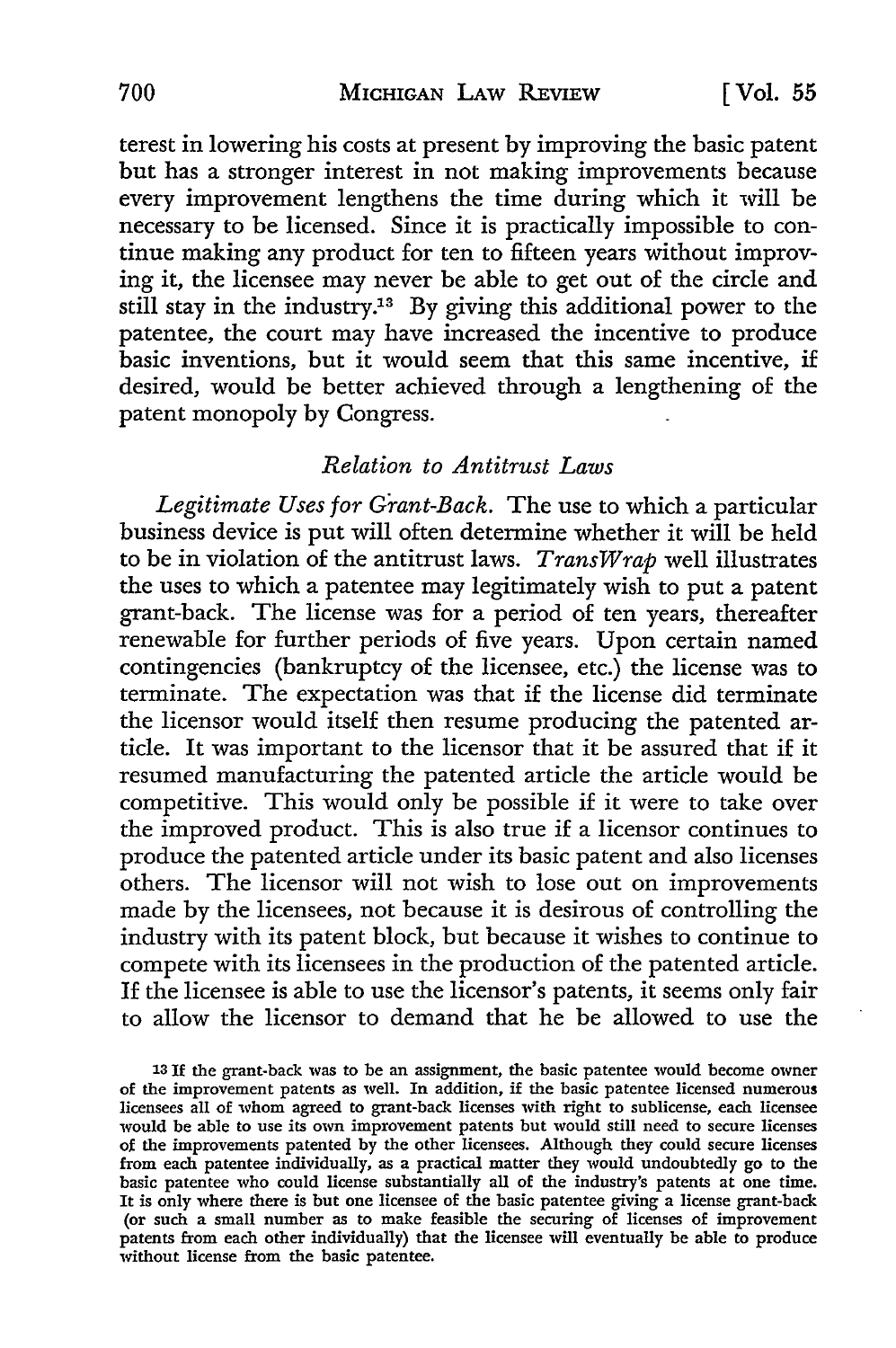licensee's improvements. Similarly, if a decree requires compulsory licensing, then it may be felt that the patentee should be allowed to demand grant-backs of improvement patents or the licensees will be in the extraordinary position of being able to get all of the advantages of the licensor's inventiveness and yet be able to keep its own improvements for its own advantage.<sup>14</sup> In a given fact situation this might even lead to the licensee achieving a monopoly position in an industry.

*Type of Grant-Back.* It was not necessary for the *TransWrap*  licensor to secure an assignment of the improvement patents in order to protect itself. The only legitimate purpose of the grantback was to enable the licensor to manufacture and license the improved machine if it were necessary for him to resume production. A nonexclusive license grant-back with power in the licensee to license others would have been sufficient protection. To the extent the improvement grant-back exceeded this standard the assignments served no legitimate ends. The potential control over an industry afforded by assignment grant-backs far exceeds the control afforded by nonexclusive licenses with power to sublicense.<sup>15</sup>

The cases have not expressly recognized this distinction. They have at times not even mentioned what rights under the improvement patents were to be granted back.<sup>16</sup> Only in *United States v. General Electric Co.* (carboloy)<sup>17</sup> is it suggested that an exclusive license is more conducive to antitrust violation than a nonexclusive license. The interesting fact is that assignment grant-backs have been approved in the cases more often than not,<sup>18</sup> while license grant-backs have more often than not been disapproved.19 The

14 United States v. National Lead Co., 332 U.S. 319 at 360 (1947); United States v. General Electric Co., (D.C. N.J. 1953) 115 F. Supp. 835.

15 See REPORT 228, 229.

16 United States v. Imperial Chemical Industries, (S.D. N.Y. 1952) 105 F. Supp. 215 at 232; Houdry Process Corp. v. Sinclair Refining Co., (E.D. Pa. 1954) 121 F. Supp. 320.

17 (S.D. N.Y. 1948) 80 F. Supp. 989 at 1005. Earlier in the opinion, at 1000, Judge Knox said that the licenses were nonexclusive. With one exception the court does not explain why the nonexclusive licenses were in effect exclusive. See 17 UNIV. CHI, L. REV. 357, 367-369 (1950).

18 Hartford-Empire Co. v. United States, 323 U.S. 386 (1945) (partially allowed in decree); Transparent-Wrap Machine Corp. v. Stokes &: Smith Co., 329 U.S. 637 (1947) (not illegal per se); Stokes &: Smith Co. v. Transparent-Wrap Machine Co., (2d Cir. 1947) 161 F. (2d) 565 (on remand for antitrust finding); Modern Art Printing Co. v. Skeels, (D.C. N.J. 1954) 123 F. Supp. 426 at 433, revd. on other grounds (3d Cir. 1955) 223 F. (2d) 719. *Contra,* United States v. Imperial Chemical Industries, (S.D. N.Y. 1952) 105 F. Supp. 215.

19 United States v. National Lead Co., (S.D. N.Y. 1945) 63 F. Supp. 513 at 518 (exclusive license); United States v. General Electric Co. (carboloy), (S.D. N.Y. 1948) 80 F. Supp. 989 at 1005 (see note 17 supra); United States v. General Electric Co., (D.C.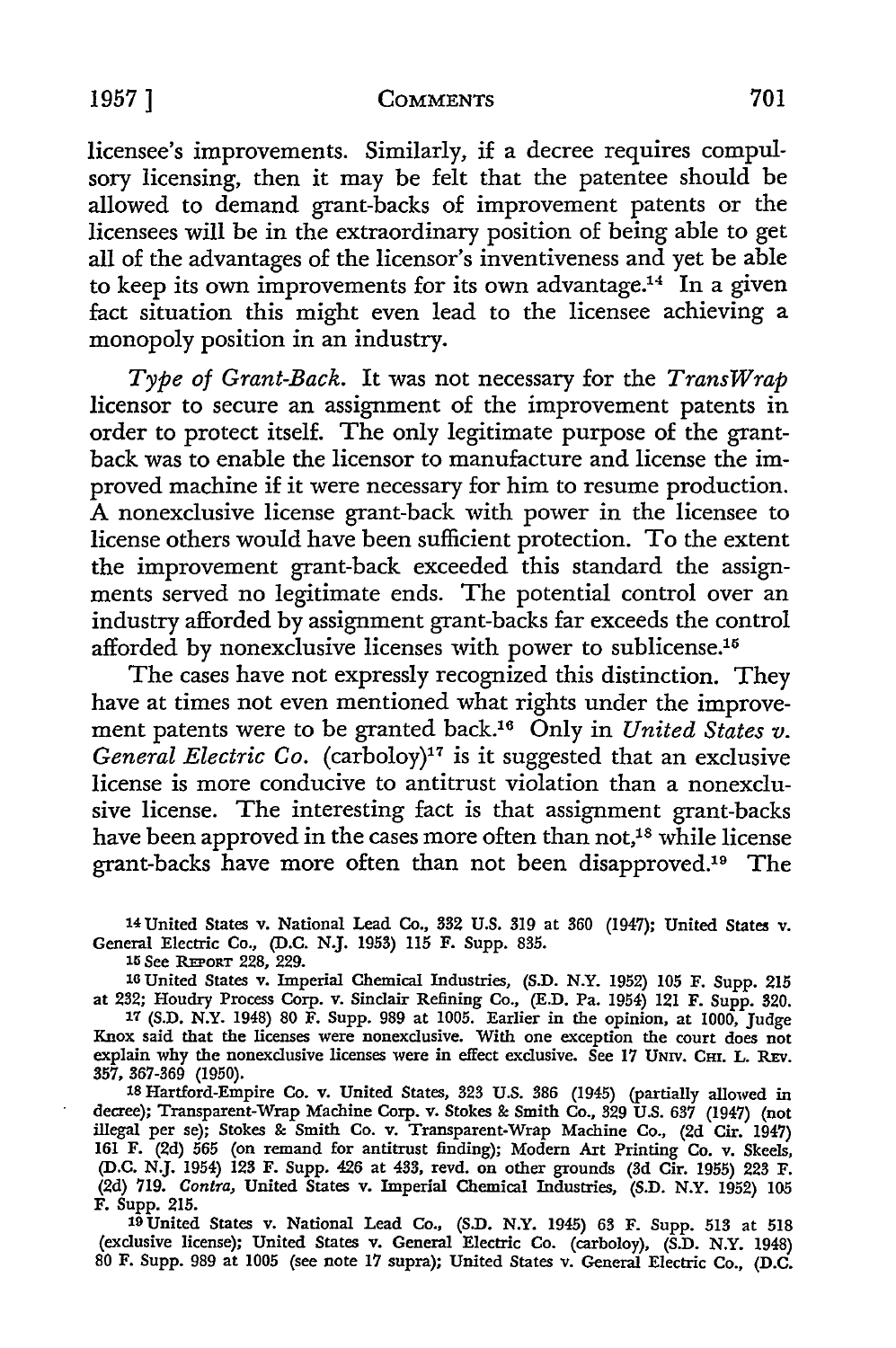explanation is that rarely can a monopoly be fashioned out of grantbacks alone. It is just coincidence that those cases in which the overall pattern lead to an antitrust violation included a license grant-back, while in those cases in which there was no antitrust violation there was an assignment grant-back. All other things being equal, an assignment grant-back is more likely to be found violative of the antitrust laws than a license grant-back.

*Scope of Grant-Back.* Normally the grant-back clause is limited to improvements in the licensed product or process. Occasionally a grant-back clause will extend to all future patents in the licensed field and could conceivably extend to all of the licensee's patents. It is not sufficient to look just to the words of the license to determine the scope of the grant-back, however. If the patent is basic to the industry, an improvement grant-back will still bring in all of the new patents, while a requirement of a grant-back of all new patents in a field would have little meaning if the field was restricted to some insignificant product or process.

While no case has held that a grant-back was illegal solely because of its scope, two cases point strongly in that direction. In *United States v. General Electric Co.* (lamps)<sup>20</sup> the "B" licensees were required to grant-back nonexclusive licenses with a right to sublicense all of their present patents on incandescent light bulbs and those patents which they subsequently acquired. The court found that General Electric used its position as holder of the basic patents to gain control of the improvements, and that it was engaged in a systematic funnelling of the industry's patents into its own hands. The court found that the main buttress of General Electric's position in the incandescent lamp industry was based on its patent position. The right to sublicense gave General Electric virtual ownership of the major portion of the patents in the industry. Undoubtedly if the grant-back had been limited to improvements

20 (D.C. N.J. 1953) 115 F. Supp. 835.

N.J. 1949) 82 F. Supp. 753 at 815 (nonexclusive with right to sublicense); United States v. United States Gypsum Co., 340 U.S. 76 (1950) (reciprocal license in decree denied); United States v. Aluminum Company of America, (S.D. N.Y. 1950) 91 F. Supp. 333 at 409 (nonexclusive with right to sublicense); United States v. General Electric Co. (lamps), (D.C. N.J. 1953) 115 F. Supp. 835 Qicense grant-back in decree denied as to existing patents but allowed as to "future patents"). Contra: United States v. National Lead Co., 332 U.S. 319 (1947) (nonexclusive license grant-back allowed in decree); United States v. E. I. du Pont de Nemours &: Co., (D.C. Del. 1953) 118 F. Supp. 41 at 224, affd. 351 U.S. 377 (1956); United States v. International Business Machines Co., (D.C. N.Y. 1956) CCH Trade Reg. Rep. 1[68,245 (nonexclusive license grant-back allowed in consent decree); United States v. Western Electric Co., (D.C. N.J. 1956) CCH Trade Reg. Rep. 168,246 (nonexclusive license grant-back allowed in consent decree).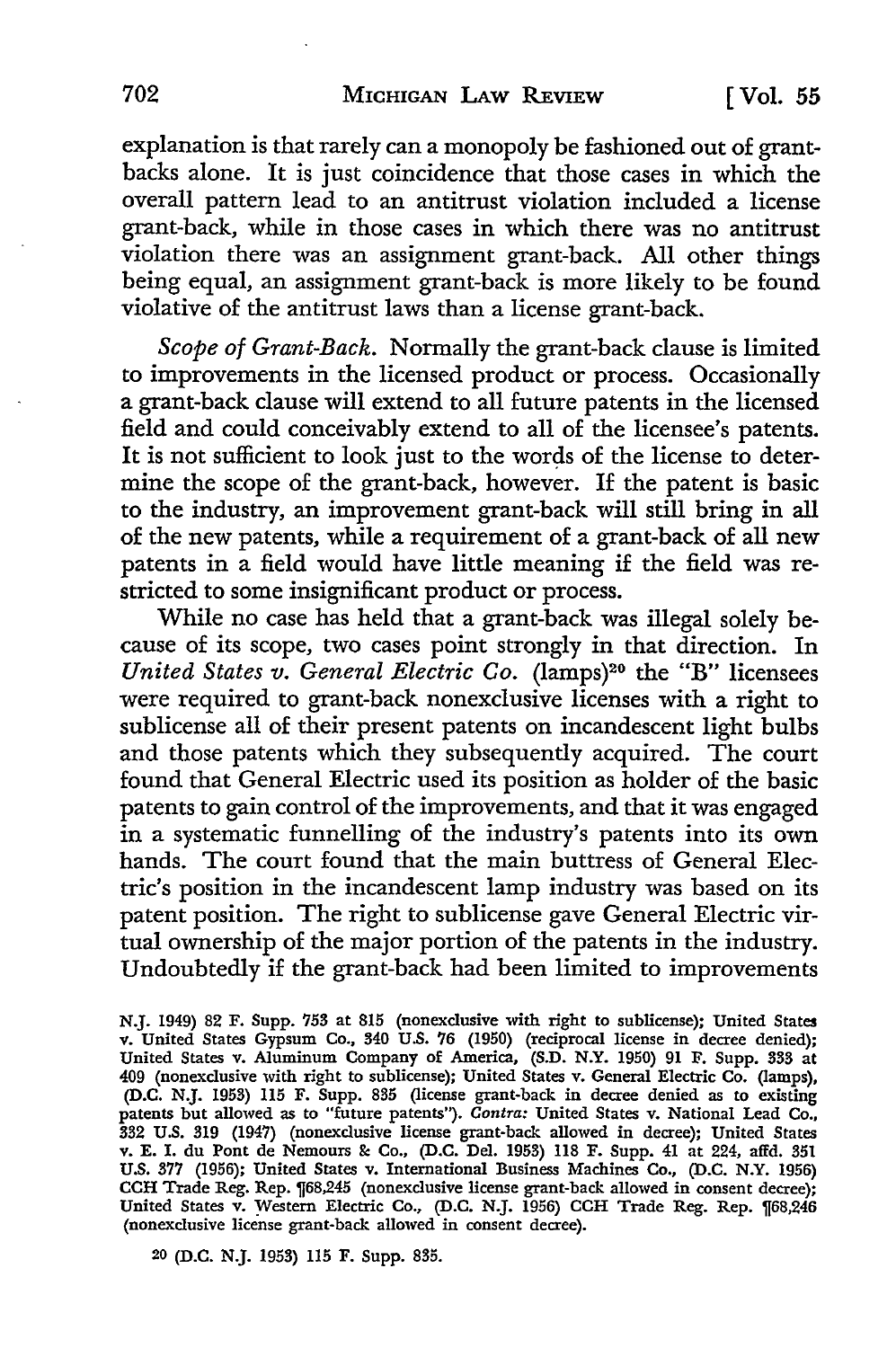**on** the specific patents licensed, there would still have been found an antitrust violation because of General Electric's dominant position in the industry. But the fact that General Electric demanded virtual ownership of every patent concerning incandescent lamps served to emphasize its monopolistic intentions.

In *United States v. National Lead* Co.21 the grant-back extended to all of the patents in the titanium pigment industry. The trial court found that the clause was part of a scheme to eliminate competition in the industry through control of the patents but did not state what features of the clause were the offensive ones. A court in a later case distinguished the grant-back clause before it from the one in *National Lead* by pointing out that National Lead's clause extended to all of the patents in the titanium pigment field.22

Even if, as seems likely, the clause was illegal in part because of its scope, the court in *National Lead* does not condemn a broad clause per se, for the decree provided that the defendants might condition their licenses on a reciprocal license of any and all patents covering titanium pigments or their manufacture acquired by the licensees within five years of the date of the decree.

The clause in *United States v. E. I. du Pont de Nemours b*  Co.23 extended only to improvements to the basic moistureproof cellophane patent. The court pointed out that only nine patents had in fact been granted back because of the clause. This factor was one of several in du Pont's licensing policy all of which pointed to the conclusion that du Pont was not using its patent position to monopolize the moistureproof cellophane industry, nor had du Pont's position in the industry been enhanced in any way due to the grant-back clause in the cellophane licenses.

As the scope of the grant-back widens, the chance that it is being used by the licensor solely to effect a legitimate purpose lessens. No longer is the licensor who has ceased production relying on royalty income, as in *TransWrap*, merely assured that if the licensee defaults, it will be able to resume production with a competitive product. Nor is the licensor merely assuring itself that it will be able to produce as improved a product under the basic patent as any of its licensees. The effect of the broad grant-back is to assure the licensor that it will have as good a product in the

21 332 U.S. 319 (1947).

<sup>22</sup>United States v. E. I. du Pont de Nemours & Co., (D.C. Del. 1953) ll8 F. Supp.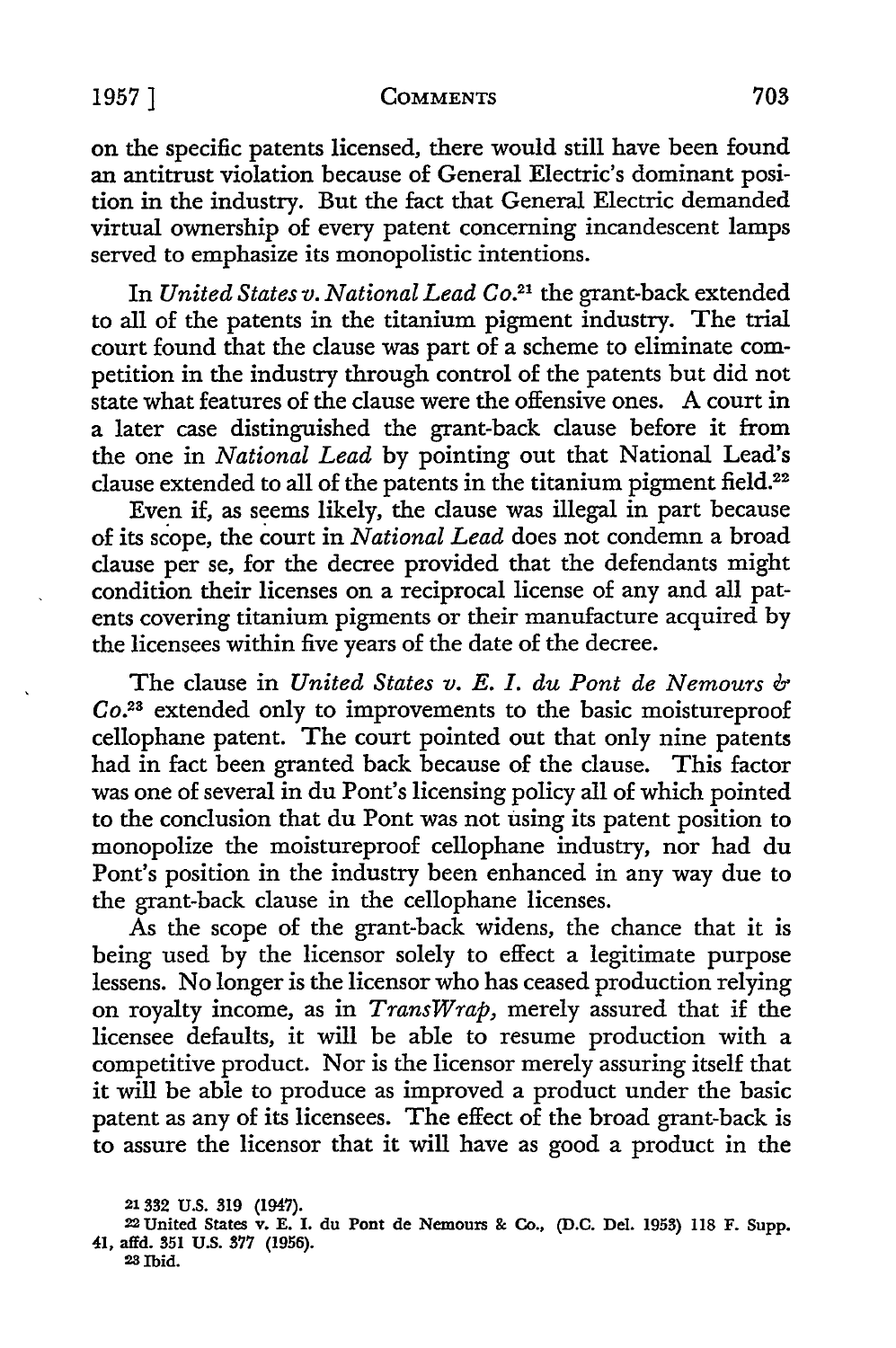industry as any of its licensees, whether the product was made under the basic patent *or* by *another process.* There is no longer the risk that a competitor, if the competitor is a licensee, will develop a competing product or process which will leave the licensor in a non-competitive position. However, since there is no requirement that other firms in the industry will receive licenses to use the new products or processes, the licensor may find itself in the position of being the only firm in the industry assured of the use of a substantial portion of the new inventions of the industry. Although the reasoning of the *Trans Wrap* case prevents any grant-back clause from being found illegal per se, the use of a clause with a broad scope should alert a court to the possibility that the clause may be part of a broader picture of antitrust violation.

*Duration of Grant-Back Right.* Typically the licensee must grant back licenses or assignments during the period of the basic license, the granted-back licenses or assignments to continue for the life of the improvement patent. In only one case has the duration of the period over which the licensee must grant back been significant. In the *National Lead* decree<sup>24</sup> compulsory licensing was ordered of all existing patents and all patents to be acquired within the five years following the decree covering titanium pigments or their manufacture. At the same time the defendants were permitted to require a license grant-back of all similar patents of the licensee presently issued or to be issued during the same five years. The court was not consciously thinking of the effect of a grant-back clause extending for more than five years but was only trying to be fair to the defendants.

To date the cases indicate that if the grant-back clause operates over the period of the basic patent, no particular significance will be attributed to its duration. Nevertheless, the court should always consider the practical effect of a grant-back clause operating for a period up to seventeen years. Even though the clause may have been originally intended merely to protect the licensor's interest in the basic patent, and therefore may be considered a legitimate use for the clause, the industry may find that a clause extending over such an extended period has the practical effect of funnelling a significant portion of the new developments of the industry into the control of the licensor. If the consequence of this funnelling action is to contribute to market domination by the licensor or unreasonably to reduce the incentive to research by the licensees,

2¼ United States v. National Lead Co., 332 U.S. 319 (1947).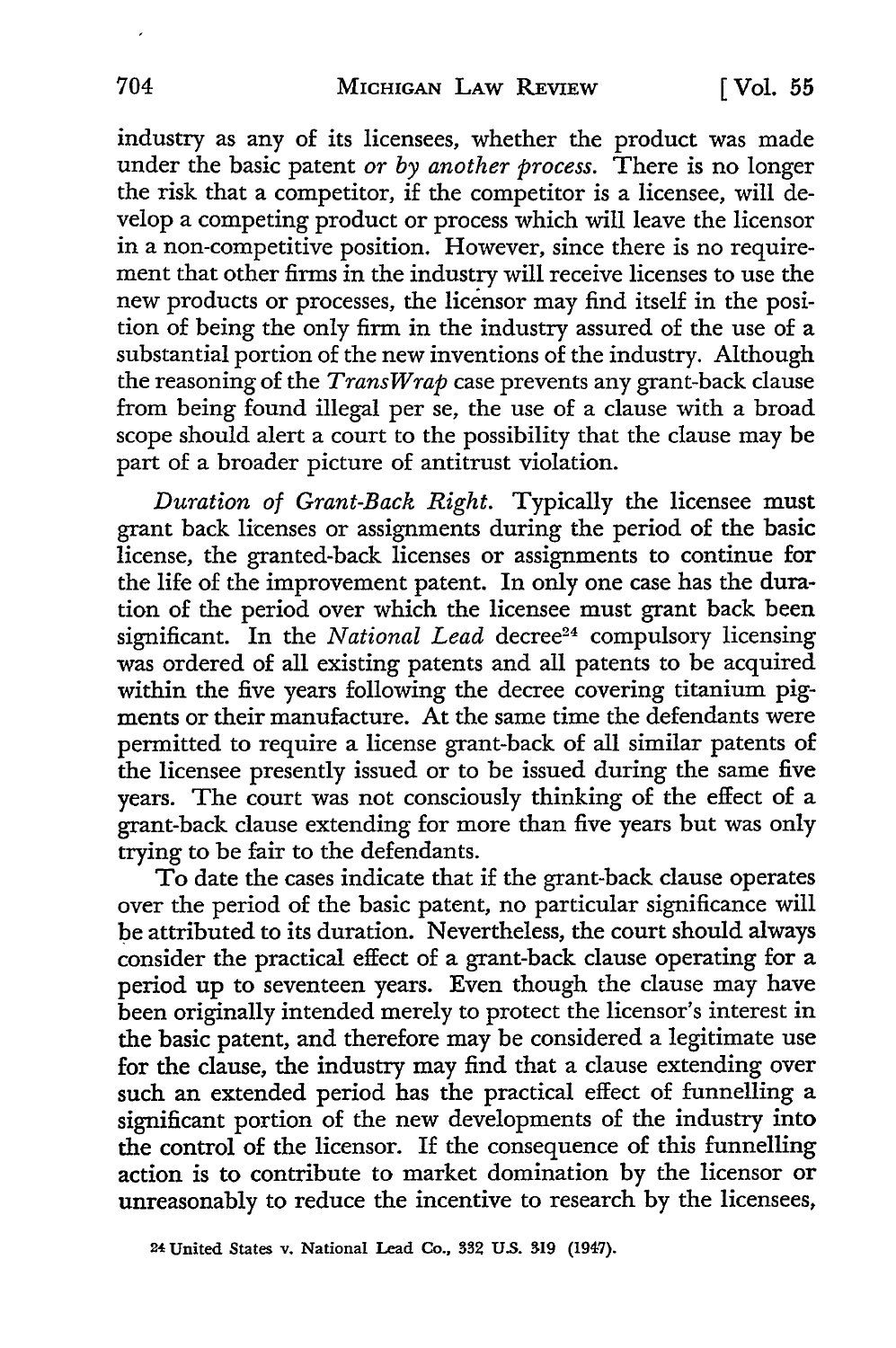the court should consider the duration of the clause to be of significance in evaluating its lawfulness. It follows, therefore, that a clause which lasts for a period shorter than the length of the basic patent, and which has a correspondingly lesser effect on the licensees and the industry should be less likely to be found illegal. Similarly, a clause which lasts for a period longer than the life of the basic patent, and which has a correspondingly greater effect on the licensees and the industry should be more likely to be found illegal. Any deviation from the norm is apt to have some significance in showing whether the licensor intended to use the grant-back clause to help gain a dominant role in the industry even though the clause may not have played a major role.

*Market Position.* On the remand of *TransWrap* the circuit court of appeals treated with the utmost respect the order of the Supreme Court that grant-backs were not illegal per se.<sup>25</sup> The argument of the licensee that the grant-back gave the licensor a "double monopoly"26 because the licensor now had two patents where before it had only one would be true of every assignment grant-back, and if this "double monopoly" were found to be a violation of the antitrust laws, every assignment grant-back would be illegal per se. The court used a different rationale. It correctly pointed out that during the period of the basic patent the "double monopoly" was one in name only. The article could be manufactured only on license from the basic patentee. The basic patentee's power to license was not increased<sup>27</sup> and only the improvement patentee's negative command of the art was lost. After the basic patent expired only the improvement patents were left. The bare ownership of improvement patents did not raise a violation of the antitrust laws. The court pointed out that the record showed no lessening of the competitive situation in the industry. Even if some of the improvement patents covered machines which were not covered by the licensor's basic patent, all that would be shown is that the licensor had extended his control over the industry. But only extensions of control which are unreasonable restraints of commerce are illegal. In using this reasoning the court was further extending the Supreme Court's decision that an assignment grantback was not illegal per se. The Supreme Court's language was

<sup>25</sup> Stokes & Smith Co. v. Transparent-Wrap Machine Co., (2d Cir. 1947) 161 F. (2d) 565. 26These words were first used by Justice Douglas in Transparent-Wrap Machine Corp. v. Stokes & Smith Co., 329 U.S. 637 at 646.

<sup>27</sup> It should be noted, however, that it will often be easier to secure new licensees for the improved product than it would have been for the unimproved product.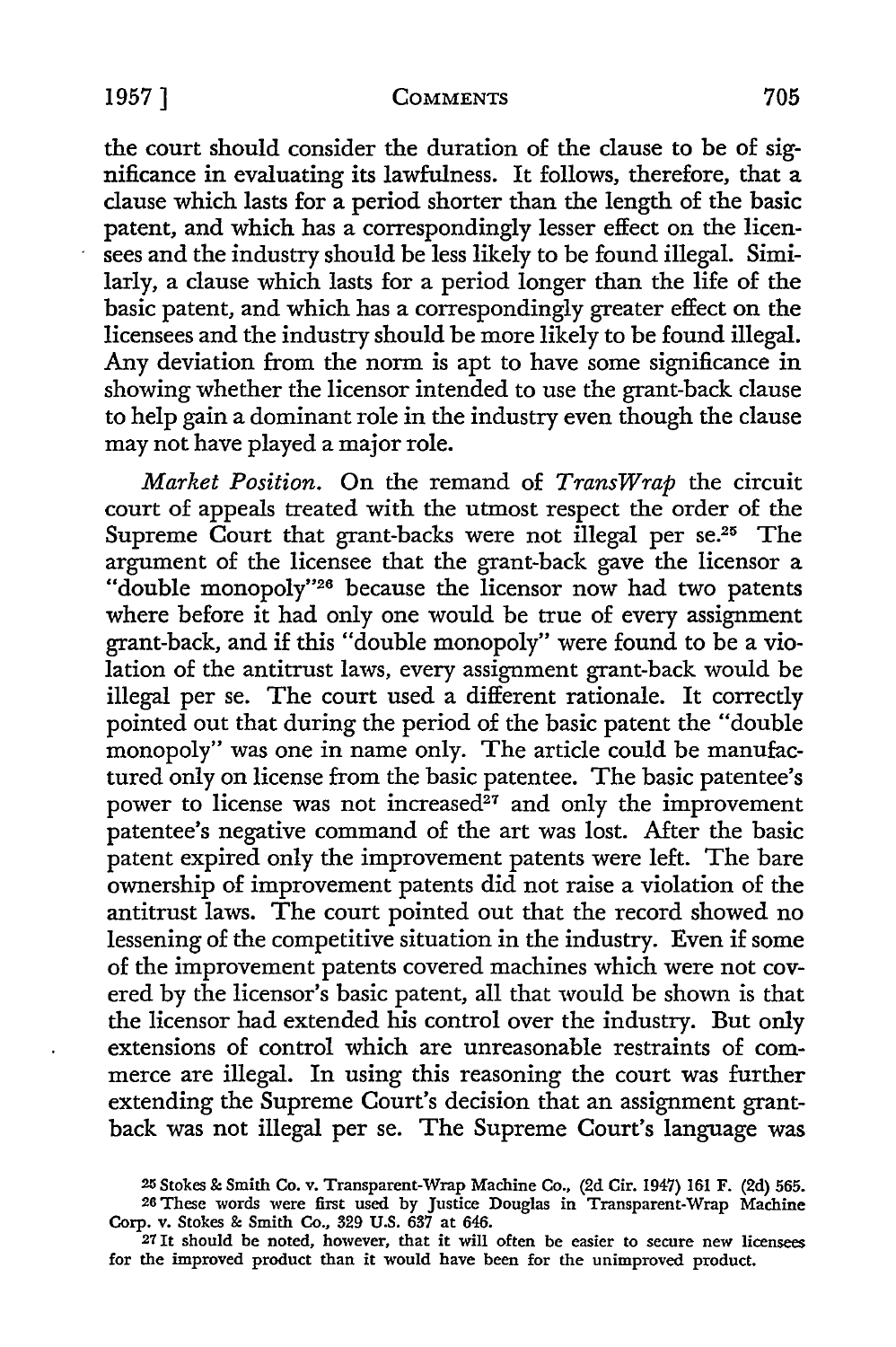used to refute only the claim that there had been a patent misuse because of an assignment grant-back. Since a grant-back clause by itself will almost never produce monopoly conditions in an industry, the courts have declared a grant-back to be a violation of the antitrust laws only when it has been part of an overall scheme to control the industry.

The defendants in *National Lead* produced practically 100 percent of the American titanium pigments. The balance was produced by two licensees of the defendants, both of whom were under production, territorial and pricing restrictions. In addition they were compelled to grant back exclusive licenses on all improvement patents which they developed in the licensed field. This whole picture of monopoly control through the use of patents was found to be illegal. In 1948, in *United States v. General Electric Co.*  (carboloy),28 Judge Knox made clear the effect of the market position on the legality of a grant-back, a point which had been inherent, but not expressed, in the previous decisions.

"The trade position of the present defendants closely approximates that of the defendants in the National Lead case, and not that which is found in the Transparent-Wrap case. The employment of basic patents, or patents which may be basic, to compel the transfer of future patent rights, is condemned per se, when practiced on a scale such as is found in this suit. $^{529}$ 

Similarly, General Electric's dominant position in the incandescent lamp industry was due to its patent policies, including the use of grant-back clauses.<sup>30</sup> The court found that General Electric followed a conscious policy of funnelling into its control all of the patents of its licensees having to do with the industry.

The grant-back provision was also found illegal in *United States v. Imperial Chemical Industries.* Defendants were the dominant firms in the nylon industry, and the court found that the grant-back clause in question "perpetuate[d] control of the product, after expiration of the basic patent, for an unlawful use-the division of territories in restraint of United States trade."31

An interesting example of the effects of a grant-back clause when the licensor is the dominant firm in the industry is illustrated by *United States v. Aluminum Company of America.32* The grant-

- 80 United States v. General Electric Co. (lamps), (D.C. N.J. 1953) 115 F. Supp. 835. 81 (S.D. N.Y. 1952) 105 F. Supp. 215 at 232.
- 82 (S.D. N.Y. 1950) 91 F. Supp. 333 at 409, 4ll.

<sup>2</sup>s (S.D. N.Y. 1948) 80 F. Supp. 989.

<sup>29</sup>Id. at 1006.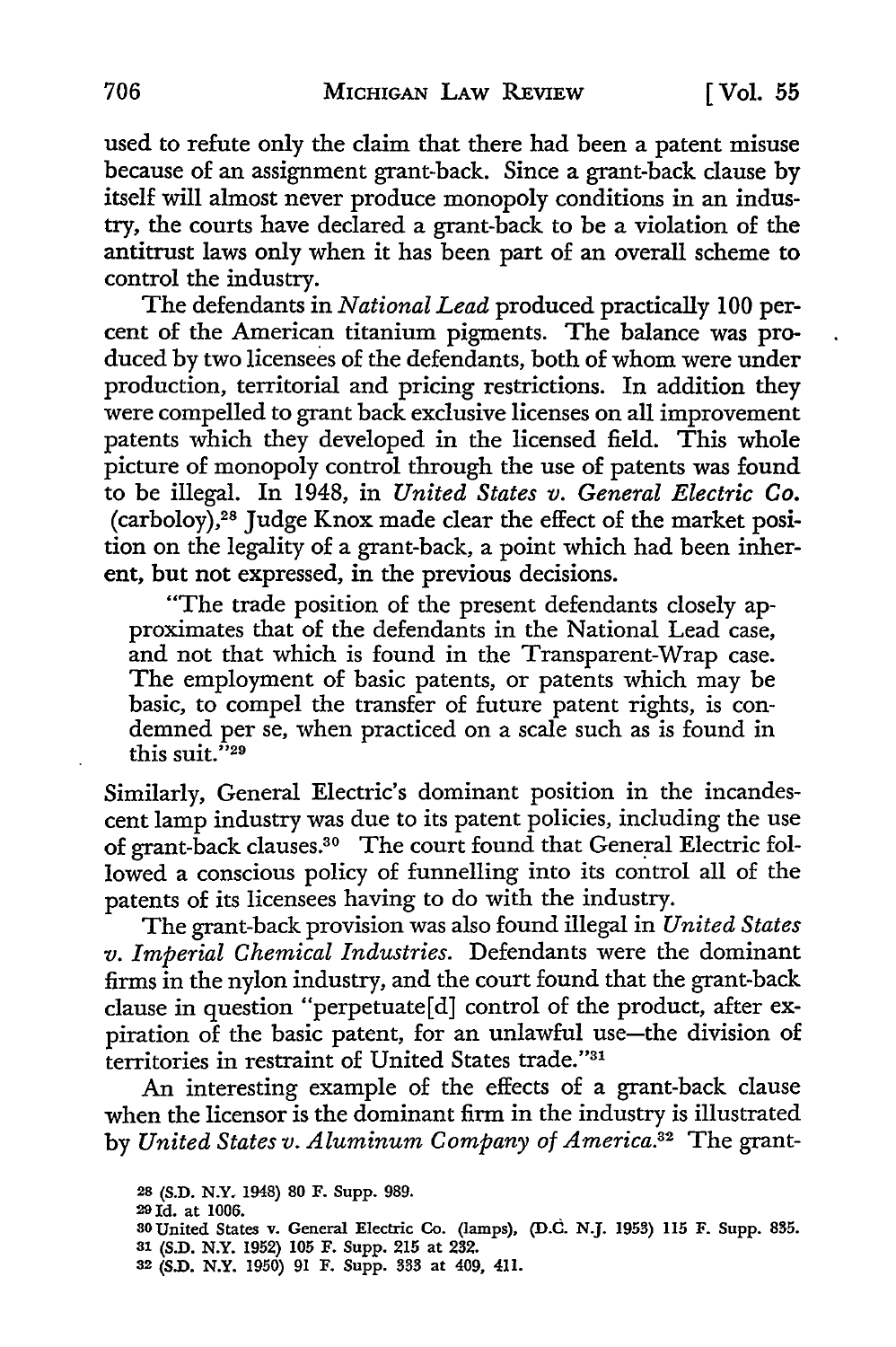back was of a nonexclusive license with right to sublicense. There were only two competitors of Alcoa, Kaiser and Reynolds. When either Kaiser or Reynolds patented an improvement, Alcoa was able to use it as well, but the other competitor could not. The only solution for Kaiser and Reynolds would be to cross-license each other, but if this were the case, there would be no particular reason to spend money on research-it would be less costly to leave this to Alcoa. The court found that there was evidence of such reasoning on Kaiser and Reynold's part, for in 1949 Alcoa had 762 employees in research while Kaiser and Reynolds combined had 88.

It must always be remembered that it is not the market control of the defendant firm which determines the legality of the clause, however, but the effect which a given grant-back clause has on the market control. Judge Learned Hand's test based on the reasonableness of the restraint of trade induced by the clause<sup>33</sup> is still the law today. This test has been recently used in *United States v. E. I. du Pont de Nemours & Co.,* where there was no showing that as a result of the agreement du Pont's position was in any way enhanced, or that others who might have desired a license were precluded from entering the field,34 and in *Modern Art Printing Co. v. Skeels,85* where a defense to a patent infringement suit based on a grant-back clause was dismissed because the court found no evidence pertaining to the effect of the clause on the industry.

#### *Decrees*

Once the defendant has been found guilty of an antitrust violation, the burden is on the defendant to show that the proposed decree is overly harsh and unnecessary.<sup>36</sup> Since the decree is intended only to prevent future abuse and not to punish for past transgressions, if the court finds that the industry's situation warrants the use of grant-backs, it can allow their use. In fact grantbacks have been allowed directly in one case and have been allowed by indirection in another.87 The *National Lead38* decree allowed

<sup>87</sup>Grant-backs have also been allowed at least in consent decrees. United States v. International Business Machines Corp., (S.D. N.Y. 1956) CCH Trade Reg. Rep. [[68,245; United States v. Western Electric Co., (D.C. N.J. 1956) CCH Trade Reg. Rep. f[68,246.

88 United States v. National Lead Co., 332 U.S. 319 (1947).

<sup>88</sup> Stokes & Smith Co. v. Transparent-Wrap Machine Co., (2d Cir. 1947) 161 F. (2d) 565. 84 (D.C. Del. 1953) 118 F. Supp. 41 at 224.

<sup>85 (</sup>D.C. N.J. 1954) 123 F. Supp. 426, revd. on other grounds (3d Cir. 1955) 223 F. (2d) 719.

<sup>86</sup> Hartford-Empire Co. v. United States, 323 U.S. 386 (1945); United States v. Aluminum Company of America, (S.D. N.Y. 1950) 91 F. Supp. 333.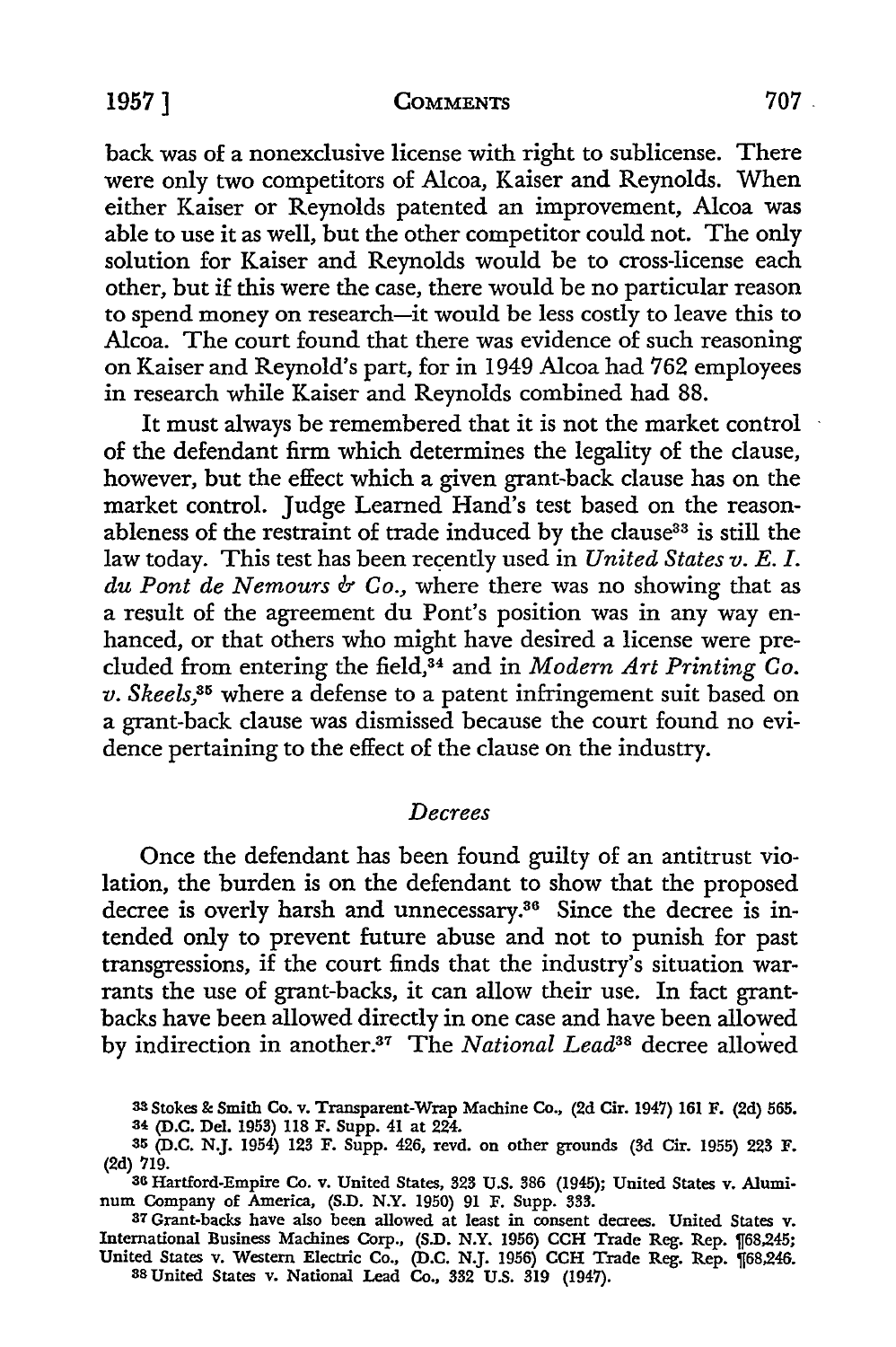for a grant-back clause where compulsory licensing was decreed of all patents then issued or to be issued within the next five years. There were only two expected licensees and each of them was in a position whereby if they were allowed to secure licenses to all of the defendants' patents but were not required to grant back reciprocal rights, conceivably the licensees would change places with the defendants in becoming the dominant factor in the industry.

Prior to the *TransWrap* case the Supreme Court had occasion to deal with a grant-back clause in *Hartford-Empire Co. v. United States.*39 The lower court decree enjoined Hartford-Empire from providing that rights to improvements and inventions covering licensed machinery or processes or methods were to become the exclusive property of the lessor or vendor. Upon appeal to the Supreme Court the government conceded that grant-back provisions were not illegal per se and that the injunction went beyond the field illegally monopolized. Without discussion the Court amended the decree to permit the inclusion of a grant-back clause in all licenses except certain glassmaking machinery. This case was a logical forerunner to *TransWrap* in that it recognized the validity of grant-backs in general but looked to the effect the particular clause would have on the industry.

The single pervading thread of consistency in the decrees which have not allowed a grant-back clause is that the court felt that a grant-back clause would be detrimental to the restoration of competition in the industry. The courts have done their best not to harm defendants unnecessarily by the decrees.40 Only in *United States v. Aluminum Company of America41* and in the *General Electric*  lamp decree<sup>42</sup> were companies required to grant a free license in which no grant-back was allowed. Alcoa's licenses themselves were

39 323 U.S. 386 (1945).

<sup>40</sup>In United States v. General Electric Co. (lamps), (D.C. N.J. 1953) 115 F. Supp. 835, the court indicated that the reason for not allowing a grant-back clause although compulsory licensing was decreed was to put General Electric at a competitive disadvantage. General Electric had so many natural advantages over its competitors that only by allowing its competitors to demand royalty free licenses from General Electric on General Electric's existing patents without allowing General Electric to demand licenses on its competitors' patents could competition be restored to the industry. While it seemed advisable to require General Electric to license all applicants for General Electric patents developed within five years of the decree, it did not seem necessary to prevent it from asking for licenses from an applicant in return.

41 (S.D. N.Y. 1950) 91 F. Supp. 333. Other decrees in which no grant-back was allowed but in which the defendant was allowed to charge reasonable royalties for the compulsory license are United States v. National Lead Co., 332 U.S. 319 at 360 (1947); United States v. United States Gypsum Co., 340 U.S. 76 at 100 (1950); United States v. Imperial Chemical Industries, (S.D. N.Y. 1952) 105 F. Supp. 215 at 232; United States v. General Electric Co. (lamps), (D.C. N.J. 1953) 115 F. Supp. 835.

42 See note 40 supra.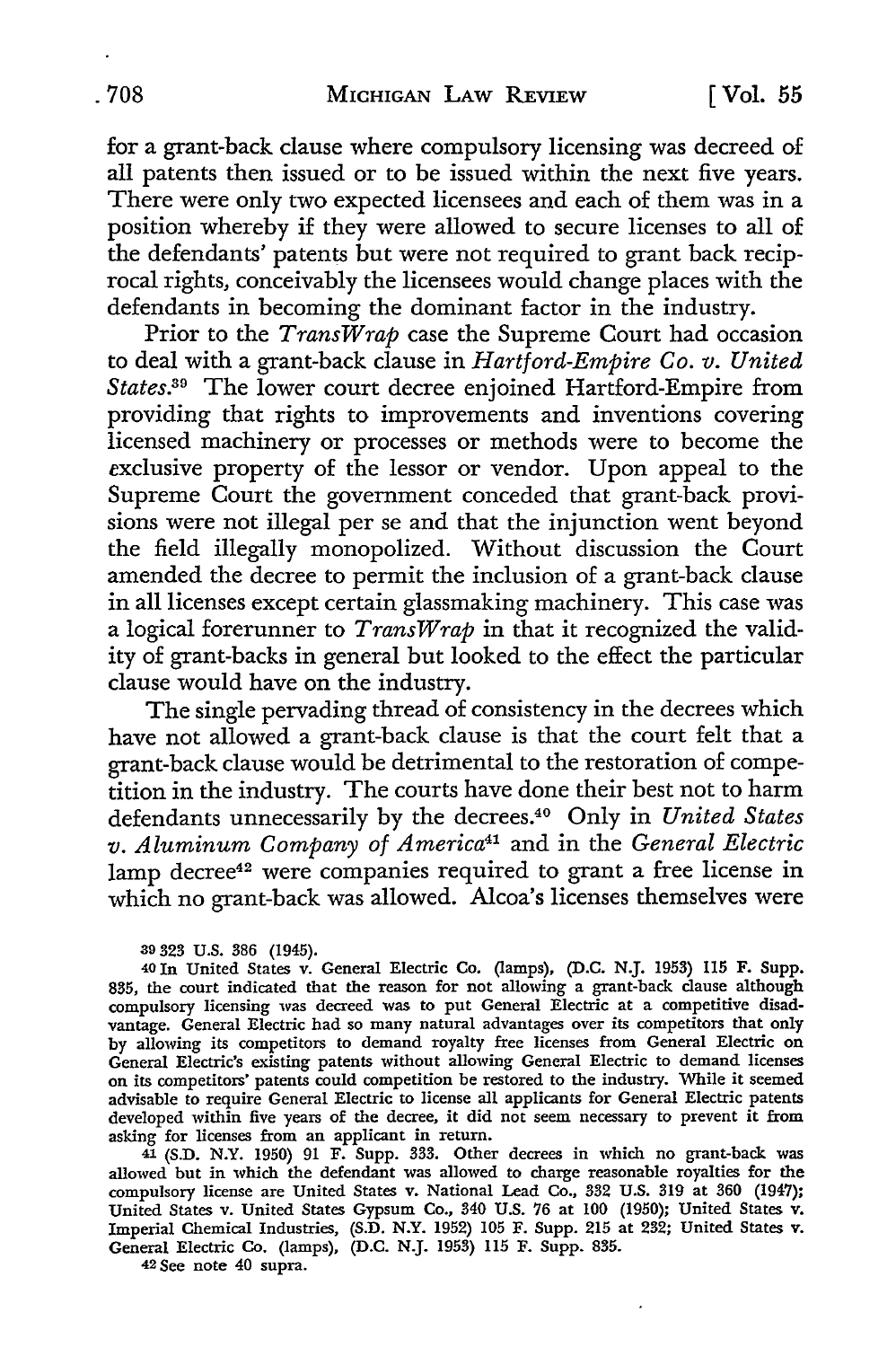royalty free but had a grant-back clause. The grant-back clause was declared unenforceable. But the court was very careful to point out the adverse effects which the grant-back clause had had and the probable effects which its retention would have. An argument was raised as to the constitutionality of the decree which declared the licenses royalty-free but did not allow the grant-back clause. The court did not feel that it was necessary to pass upon the question, however, for Alcoa had previously argued that the grant-back provisions were of small importance in its patent policy and that the reason for Alcoa's royalty-free licensing was to improve competitive conditions in the industry. To say now that the elimination of the grant-back clause was such a deprivation of property as to be unconstitutional was to place Alcoa in a bad light in regard to its overall patent policy.

## *Conclusion*

When a patentee wishes to issue licenses containing a grantback clause he has to go through the same type of analysis which a court must go through when called upon to evaluate the legality of such a clause. But whereas the court is interested only in the overall effect of the clause, the licensor must also decide upon the particular terms of the clause. He must determine whether the grant-back shall be of a license-exclusive or nonexclusive-or whether it shall be an assignment. He must determine how broad the grant-back shall be, i.e., whether it shall demand merely improvements on the basic patent, all future patents in the field, or some middle ground, and he must decide during what period of time the clause will operate. The two criteria by which he should decide these questions are the minimum terms which will give him the legitimate protection which he desires, and the effect the clause will have on the licensees and the industry. It is reasonable to believe that often the licensor is not governed by these two limitations, however, but rather by a third limitation inherent to business, viz., the relative bargaining power of the licensor and the licensee. This limitation is apt to be of little help, however, for in a situation where licensees have sufficient bargaining power to resist the demands of the licensor, there is little chance that the most flagrant grant-back clause will bring about monopoly conditions.

Although the court is not primarily interested in the individual terms of the clause but in the net effect of the clause on the licensor, licensees and the industry, an analysis of the individual terms will often show the real purpose and effect of the clause. It has been